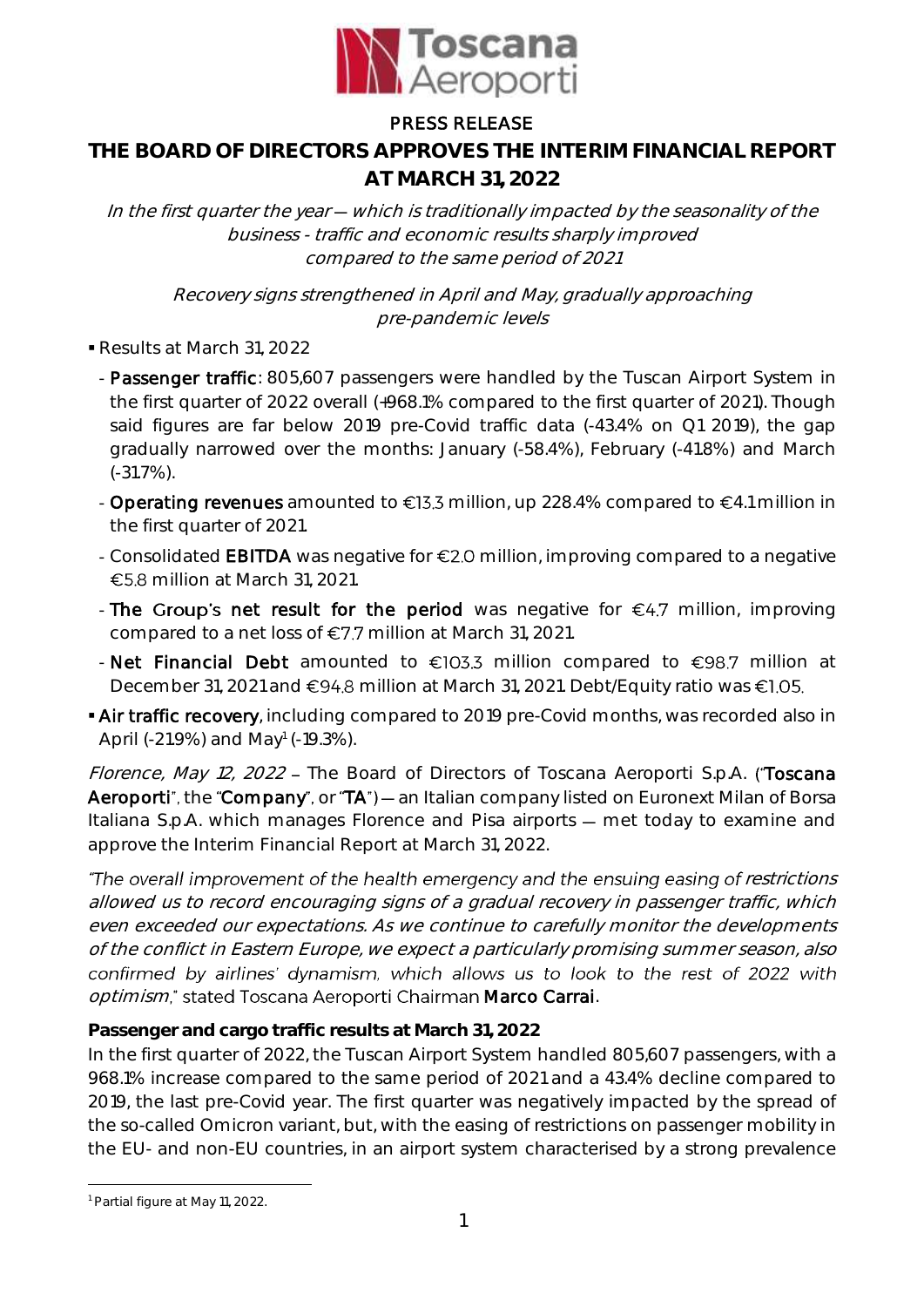of incoming international tourism, a trend of ongoing recovery compared to 2019 passenger traffic was recorded in January (-58.4%), February (-41.8%) and March (-31.7%). Compared to the first quarter of 2021, total flights grew sharply (+363%) and the load factor of scheduled traffic also rose significantly (+7.6 percentage points), equal to 67.4%. With 3,909 tons of carried goods and mail, cargo traffic rose by 14.5% in the first quarter of 2022 compared to the same period of 2021 and by 27.1% compared to 2019.

#### Pisa Galileo Galilei airport

At March 31, 2022, Pisa airport handled 572,662 passengers, with an 803.5% increase compared to the same period of 2021 and a 35.9% decline compared to the same (pre-Covid) period of 2019. This result was driven by the positive performance of total flights (+238.1%) and the 68.5% load factor of scheduled traffic (+2.7 pp). Compared to the same pre-Covid period, in the first quarter of the year national passenger traffic showed a greater recovery compared to international passenger traffic, with 270,716 national flight passengers (+546% on 2021 and -12.1% on 2019) compared to 300,642 international flight passengers (+1,374% on 2021 and -49% on 2019). In particular, Italy proved to be the most popular destination (48% of total traffic), followed by Spain (14%) and the United Kingdom (10%).

Cargo traffic, with 3,844 tons of carried goods and mail, increased by 13.7% compared to the first quarter of 2021, especially with regard to the greater number of flights operated and the introduction of higher-capacity aircrafts by the carrier DHL.

#### Florence Amerigo Vespucci airport

At March 31, 2022, Florence airport handled 232,945 passengers, up 1,834% compared to the first quarter of 2021 (it should be recalled that Florence airport was closed in February and March 2021 due to the planned periodic maintenance of flight infrastructures) and down by 56.0% on the same 2019 (pre-Covid) period. This result was driven by the positive performance of total flights (+822.4%) and the 64.8% load factor of scheduled traffic (+24.4 pp). In a context where the international market accounts for 95% of total traffic, international passengers handled were 222,148 (+2,164% on 2021 and -49.9% on 2019), compared to 8,896 passengers for the Italian market (+334% on 2021 and -89.4% on 2019). In detail, France (34% of total traffic), followed by Germany (15%) and Spain (15%), proved to be the destinations that passengers prefer the most.

### **Consolidated operating results**

Total revenues at March 31, 2022 amounted to  $\epsilon$ 15.1 million, up 122.0% compared to  $\epsilon$ 6.8 million in the same period of 2021. In detail:

- Operating revenues grew by 228.4%, reaching  $E$ 13.3 million compared to  $E$ 4.1 million at March 31, 2021. In detail:
	- Aviation revenues reached  $\epsilon$ 10.7 million, increasing by 444.7% compared to  $\epsilon$ 2.0 million at March 31, 2021, as a result of the higher traffic handled in the period. Revenues generated by airport rights, charges and taxes grew (€7.2 million compared to  $\epsilon$ 1.2 million in the first quarter of 2021), as did handling revenues ( $\epsilon$ 3.5 million against €721 thousand at March 31, 2021); ;
	- Non-Aviation revenues rose by 89.6%, going from  $\epsilon$ 2.4 million in the first quarter of 2021 to  $\epsilon$ 4.5 million at March 31, 2022. The increase in traffic handled had positive effects on all Non-Aviation activities, in particular Parking Lots (which grew from €92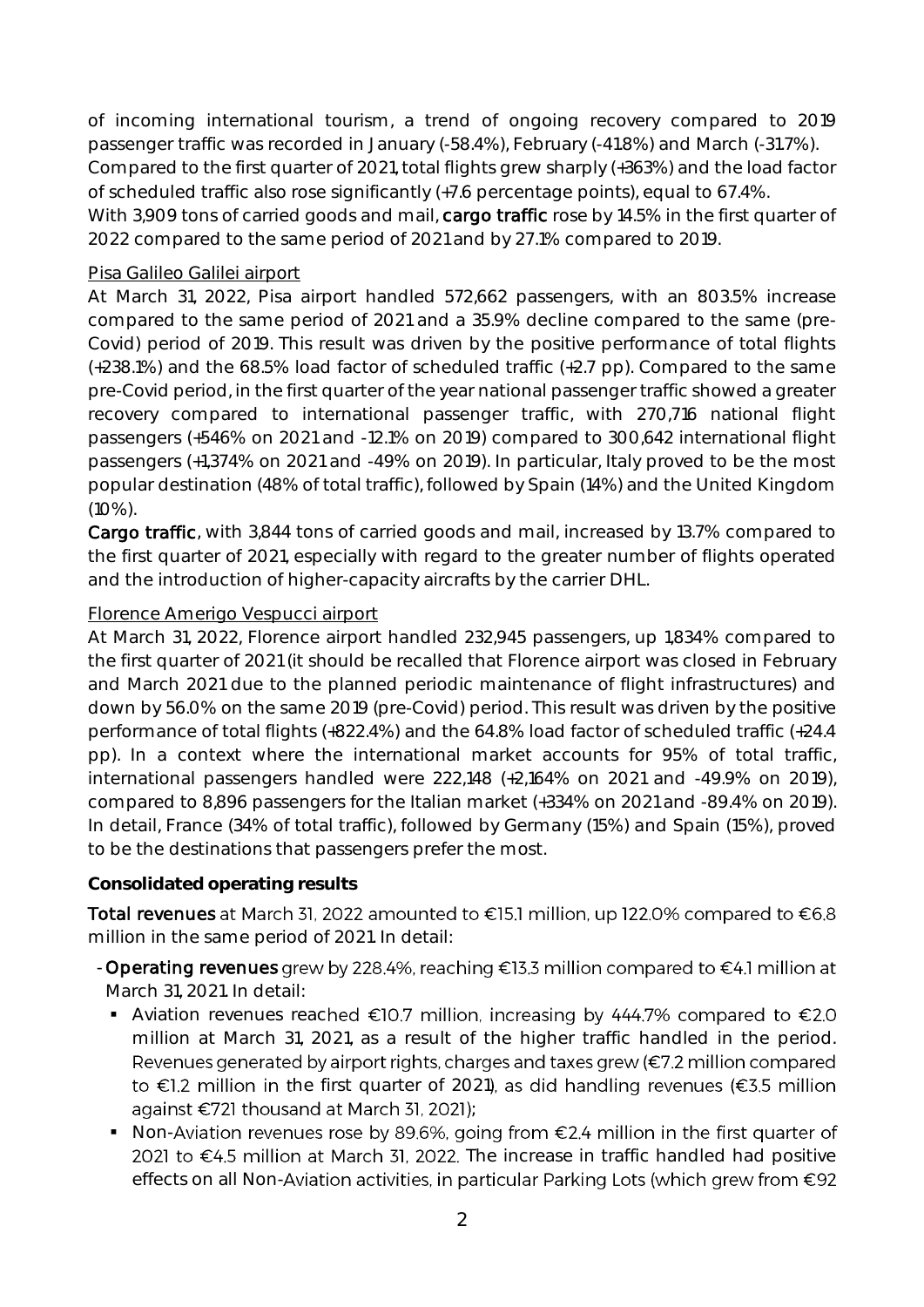thousand to €676 thousand), Rentals (from €561 thousand to €1.1 million), Retail (from €709 thousand to €944 thousand) and Food (from €79 thousand to €308 thousand).

- Network development expenses amounted to  $\epsilon$ 1.9 million, up  $\epsilon$ 1.6 million compared to €303 thousand in the first quarter of 2021.
- Other revenues, essentially related to the charge-back of subconcessionaires' utilities, amounted to €456 thousand compared to €174 thousand at March 31, 2021.
- Revenues from construction services, directly connected with the investments made, amounted to €1.3 million, down 48.5% compared to €2.6 million in the first quarter of 2021.

Total costs stood at€17.2 million at March 31, 2022 compared to €12.6 million for the same period of 2021 (+36.7%). In detail:

- Operating costs amounted to  $\epsilon$ 16.2 million, marking a 56.5% increase compared to  $E[0.4$  million at March 31, 2021, a lower increase than that of operating revenues. The change was chiefly attributable both to higher personnel costs (+49.9%) and service costs (+58.4%), as a result of the increase in traffic handled with the ensuing reduced use of the Extraordinary Wages Guarantee Fund, and to higher operating costs such as porterage, utilities and maintenance costs;
- $-$  Costs from construction services amounted to  $\epsilon$ 992 thousand at March 31, 2022, down 55.4% compared to €2.2 million on the same period of 2021, due to the same reasons as explained in the previous revenue item.

As a consequence of the foregoing, **EBITDA** was negative for  $\epsilon$ 2.0 million at March 31, 2022, improving compared to an equally negative €5.8 million for the same period of 2021.

Infrastructure costs, depreciation, amortization and provisions at March 31, 2022 amounted to €3.5 million overall. The 9.6% increase compared the same period 2021 was essentially due to higher restoration provisions.

EBIT was negative at  $\epsilon$ 5.5 million compared to an equally negative  $\epsilon$ 8.9 million reported in the first quarter of 2021.

Net finance costs were negative at  $\epsilon$ 649 thousand, in line with  $\epsilon$ 654 thousand at March 31, 2021.

PBT improved going from a negative  $\epsilon$ 9.6 million to an equally negative  $\epsilon$ 6.1 million at March 31, 2022.

In light of the foregoing, the Group's net result at March 31, 2022 was a net loss of  $\epsilon$ 4.7 million, sharply improving compared to a net loss of  $\epsilon$ 7.7 million in the first quarter of 2021.

**Investments and financial results**

The Group's overall investments in the first quarter of the year amounted to  $\epsilon$ 1.8 million, essentially relating to works aimed at stepping up the efficiency of several areas of the terminal of Florence airport and works relating to networking infrastructure and the selfservice bag drop of both airports.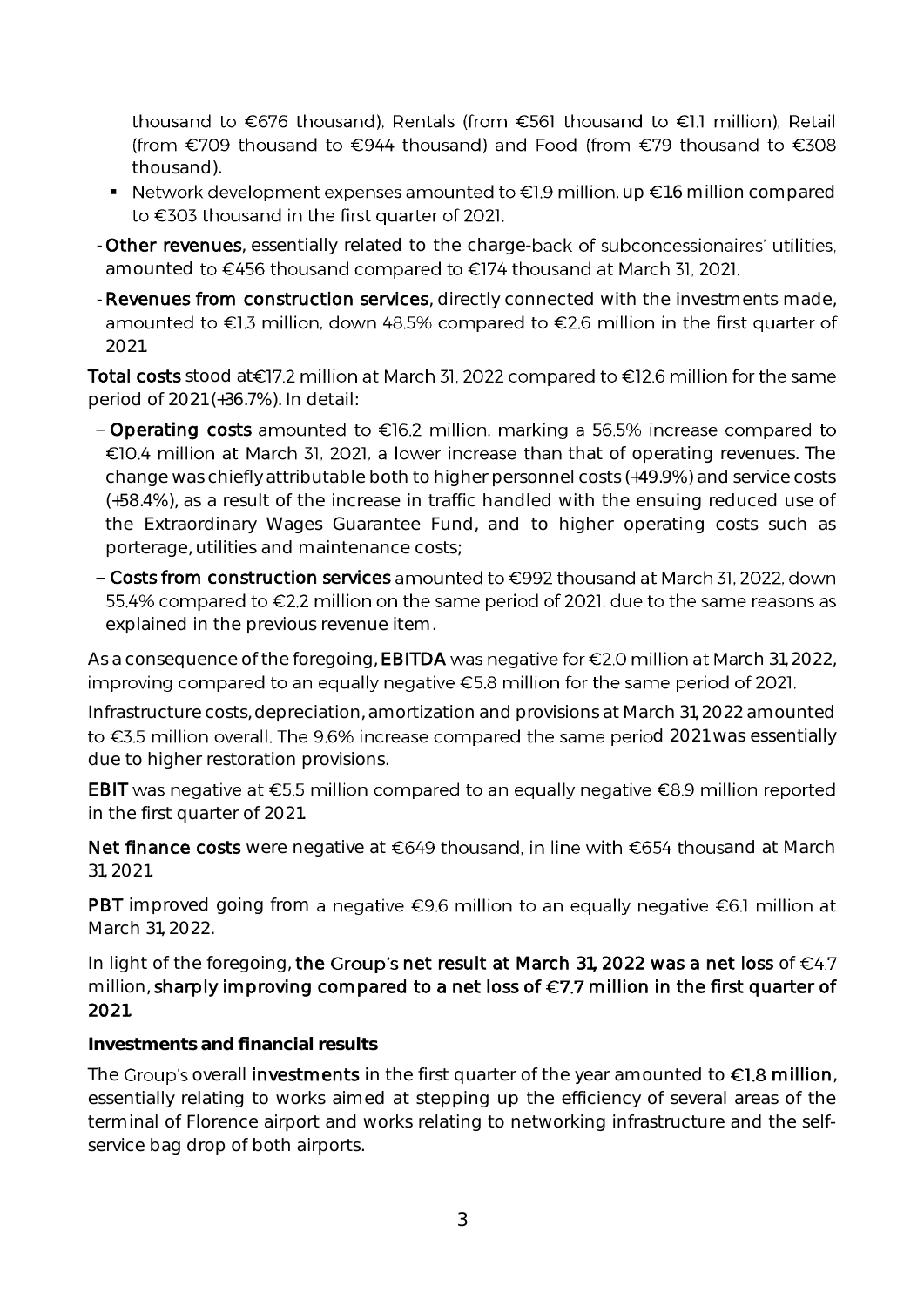Net Financial Debt was  $\epsilon$ 103.3 million at March 31, 2022, compared to  $\epsilon$ 98.7 million at December 31, 2021 and €94.8 million at March 31, 2021. Cash outflows for the quarter were attributable to operating activities in the period and the management of outstanding loan repayment. The Debt/Equity ratio was €1.05 at March 31, 2022. Adjusted net financial debt, i.e., net of deferred payment commitments for acquisitions and right-of-use financial liabilities, amounted to  $\epsilon$ 95.3 million in the first quarter of 2022 compared to  $\epsilon$ 90.6 million at December 31, 2021 and  $\epsilon$ 85.5 million at March 31, 2021.

## **Significant events occurred after March 31, 2022**

## Passenger traffic results in April and May 2022

Air traffic recovered steadily in April (-21.9%) and during the first eleven days of May (-19.3%) as well, compared to the same 2019 (pre-Covid) months. Passenger traffic grew by +1,377% and +943%, respectively, compared to the same periods of 2021. Accordingly, in April the gap with 2019 figures continued to gradually narrow. Compared to -58.4% reported in January, the figure went from -41.8% in February to -31.7% in March, to then reach -21.9% in April and -19.3% in May<sup>2</sup> .

### Main news on the operations of Florence airport

For the 2022 summer season, 19 airlines will operate and serve 31 destinations, 12 of which in particular are operated by Vueling (Amsterdam, Barcelona, Catania, Copenhagen, London, Madrid, Mykonos, Munich, Olbia, Palermo, Paris and Santorini), Munich and Frankfurt are operated by AirDolomiti, Paris Charles de Gaulle by Air France, Amsterdam by KLM, and London by British Airways. Moreover, the following airlines will make their debut at Florence airport: Aegean serving Athens, Binter serving Gran Canaria, Volotea serving Bordeaux and Widerøe serving Bergen (Norway).

### Main news on the operations of Pisa airport

For the 2022 summer season, 21 airlines will operate and serve 77 destinations. Among the main destinations, noteworthy are the 54 destinations operated by Ryanair, the connections operated by easyJet with Amsterdam, Manchester, London (Gatwick and Luton), Berlin, Paris and Bristol, Norwegian and SAS with connections with Oslo, Copenhagen and Stockholm, and Volotea with Nantes and Olbia. The new airlines Flyr and Edelweiss will connect Pisa to Oslo and Zurich, respectively. FlyDubai, a low-cost airline of the United Arab Emirates, will operate the intercontinental connection with Dubai and towards the Emirates airline network of connections.

# **Outlook**

A recovery in traffic level is expected in 2022 compared to 2020 and 2021, though not yet comparable to the 2019 pre-Covid levels. Accordingly, operating and financial results will continue to be significantly impacted in 2022.

It should be noted that the gradual recovery of operations, facilitated by the progress of the vaccination campaign, is nonetheless accompanied by new international tensions, as a consequence of the conflict between Russia and Ukraine, which may affect passenger mobility due to both security issues and price increases owing to the rise in the costs of energy sources (natural gas, electricity and oil).

\* \* \*

<sup>1</sup> <sup>2</sup> Partial figure at May 11, 2022.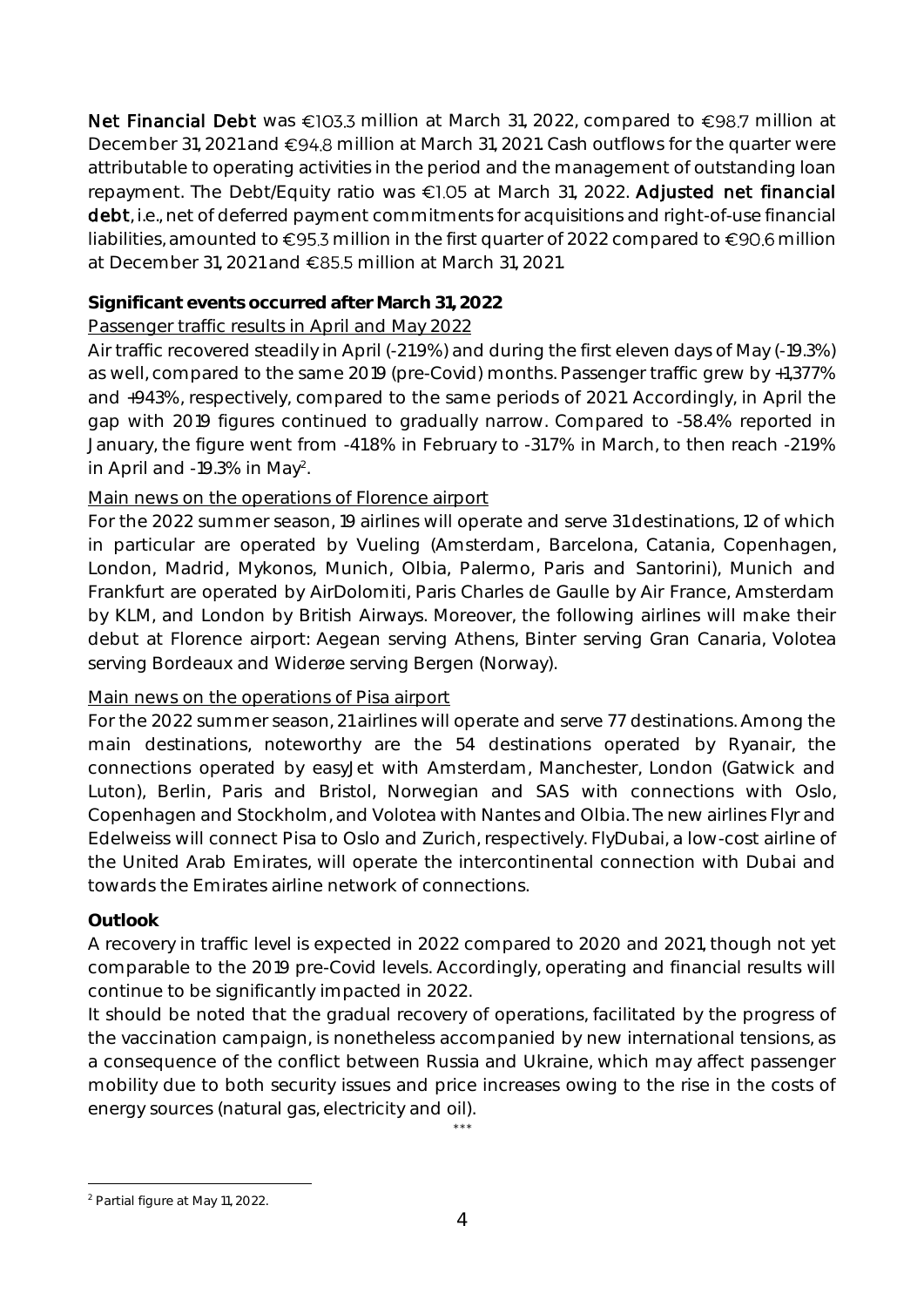The consolidated financial statements at March 31, 2022 are attached hereto. The quarterly accounts at March 31, 2022 have not been audited. \* \* \*

The Director responsible for financial reporting, Marco Gialletti, declares, pursuant to Article 154-bis, paragraph 2, of the Consolidated Law on Finance (TUF), that the accounting information contained in this press release corresponds to the documentary results, books and accounting records.

\* \* \*

The consolidated Interim Financial Report at March 31, 2022 will be made available to the public at the Company's registered office, through the authorized storage mechanism 1INFO and will also be published on the Company's website www.toscana-aeroporti.com, under "Investor Relations" section.

This press release uses certain "alternative performance measures" not specified in IFRS-EU accounting standards, the meaning and content of which are described below, in line with Recommendation CESR/05-178b published on November 3, 2005:

\* \* \*

Gross Operating Profit (EBITDA): defined as the difference between revenues (Aviation, Non-Aviation, Final difference in inventories, other revenues and income) and operating costs (raw materials, services, personnel, fees, sundry operating expenses). This is the margin earned before determining amortization/depreciation and write-downs, allocations to provisions for risks and charges and the bad debt reserve, financial operations and taxes.

Operating Profit (EBIT): defined as the difference between the Gross Operating Profit and the value of amortization/depreciation, provisions for risks and liabilities, and the bad debt reserve. This is the margin earned before financial operations and taxes.

Net Financial Debt: defined as the algebraic sum of cash and cash equivalents, current and noncurrent financial receivables and payables. \* \* \*

This press release contains forward-looking statements indicated in the section "Outlook". These forward-looking statements are based on the present expectations and projections of the Toscana Aeroporti Group concerning future events, and they are, by their very nature, intrinsically risky and uncertain. Actual results may differ significantly from those contained in said forward-looking statements due to multiple factors, including changes in macroeconomic conditions and in the economic growth, as well as other changes in business conditions, a continuous volatility and a further deterioration of capital and financial markets, and many other factors, the majority of which are not under the control of the Group.

\* \* \* This press release is also available on the corporate website at the following address www.toscana aeroporti.com, "Investor Relations" section. \* \* \*

Toscana Aeroportl S.p.A. is the management company of the Florence and Pisa airports. Founded on 1 June 2015 through the merger of AdF - Aeroporto di Firenze S.p.A. (managing company of the Florence A. Vespucci airport) and SAT - Società Aeroporto Toscano S.p.A. (managing company of the Pisa G. Galilei Airport), Toscana Aeroporti S.p.A. stands out for the complementary nature of the two airports, each with its own specific features: Florence airport focuses on the development of business and leisure traffic through full-service carriers, linking the major European hubs; whereas Pisa airport focuses mainly on tourism traffic operated by low-cost carriers and on cargo flights, paying particular attention to intercontinental connections. The Tuscan Airport System is one of the most important in Italy and is a driver of local economic development in one of the world's best known and most loved regions.

\* \* \*

Contacts: Investor Relations: Toscana Aeroporti S.p.A. Gabriele Paoli

Investor Relations Manager Tel. +39 050/849 240 gabriele.paoli@toscana-aeroporti.com Media Relations: Barabino & Partners Giovanni Vantaggi Tel. 02/72.02.35.35 g.vantaggi@barabino.it Mobile 328/83.17.379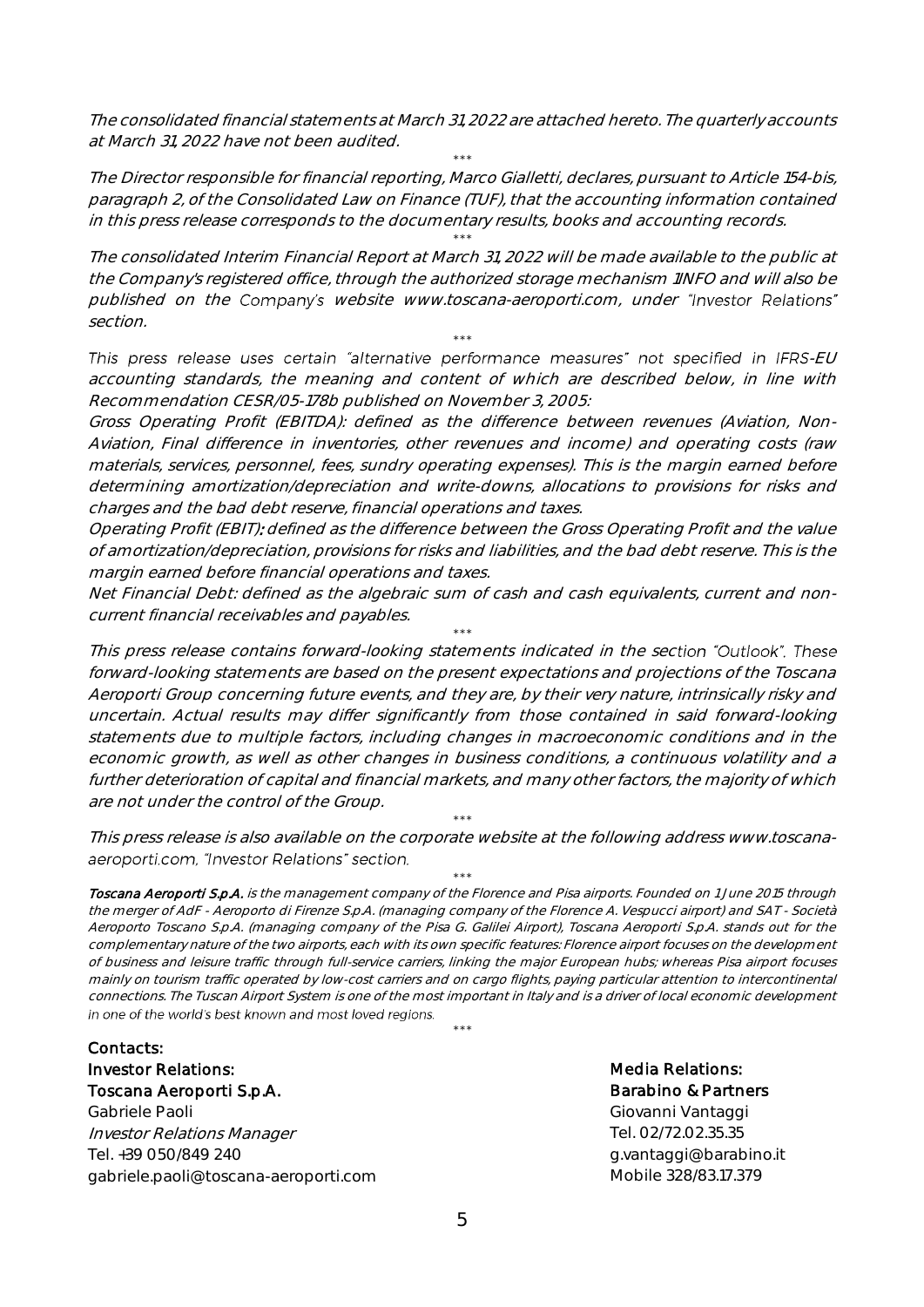| TOSCANA AEROPORTI GROUP - CONSOLIDATED INCOME STATEMENT                  |               |               |  |  |
|--------------------------------------------------------------------------|---------------|---------------|--|--|
| $\epsilon$ thousand                                                      | at 31.03.2022 | at 31.03.2021 |  |  |
| <b>REVENUES</b>                                                          |               |               |  |  |
| Operating revenues<br>Other revenues                                     | 13,330<br>456 | 4,059<br>174  |  |  |
| Revenues from construction services                                      | 1,324         | 2,573         |  |  |
| <b>TOTAL REVENUES (A)</b>                                                | 15,110        | 6,807         |  |  |
| OTHER INCOME (B)                                                         | 89            | O             |  |  |
| <b>COSTS</b>                                                             |               |               |  |  |
| Operating costs                                                          |               |               |  |  |
| Consumables                                                              | 147           | 49            |  |  |
| Personnel costs                                                          | 7,979         | 5,323         |  |  |
| Service costs                                                            | 7,046         | 4,448         |  |  |
| Sundry operating expenses                                                | 345           | 44O           |  |  |
| Airport fees                                                             | 695           | 102           |  |  |
| Total operating costs                                                    | 16,213        | 10,361        |  |  |
| Costs for construction services                                          | 992           | 2,227         |  |  |
| TOTAL COSTS (C)                                                          | 17,205        | 12,588        |  |  |
| GROSS OPERATING MARGIN (A+B-C)                                           | $-2,005$      | $-5,781$      |  |  |
| Depreciation, amortization and write-downs                               | 2,603         | 2,591         |  |  |
| Provision for risks and repairs                                          | 780           | 460           |  |  |
| Net reversals(write-downs) of trade and other receivables                | 86            | 114           |  |  |
| <b>OPERATING RESULT</b>                                                  | $-5,475$      | $-8,946$      |  |  |
| <b>NET FINANCE COSTS</b>                                                 |               |               |  |  |
| Finance income                                                           | 2             | 3             |  |  |
| Finance expense                                                          | $-650$        | $-657$        |  |  |
| Gains (losses) from investments                                          | $\bigcirc$    | O             |  |  |
| <b>TOTAL NET FINANCE COSTS</b>                                           | $-649$        | $-654$        |  |  |
| <b>PROFIT (LOSS) BEFORE TAXES</b>                                        | $-6,123$      | $-9,601$      |  |  |
| Taxes for the period                                                     | 1,336         | 1,970         |  |  |
| PROFIT/(LOSS) FOR THE PERIOD                                             | $-4,788$      | $-7,631$      |  |  |
| Minority interests                                                       | 60            | -95           |  |  |
| <b>GROUP'S NET PROFIT/(LOSS)</b>                                         | $-4,727$      | $-7,726$      |  |  |
| Earnings per share $(\epsilon)$                                          | (0, 254)      | (0, 415)      |  |  |
| Diluted earnings per share $(\epsilon)$                                  | (0, 254)      | (0, 415)      |  |  |
| TOSCANA AEROPORTI GROUP – CONSOLIDATED STATEMENT OF COMPREHENSIVE INCOME |               |               |  |  |

| TOJUANA ALNUFUNTI UNUUF " UUNJULIDATLID JTATLIVILINT OF UUWIFNLITLINJI VL INUUWIL    |               |               |  |  |
|--------------------------------------------------------------------------------------|---------------|---------------|--|--|
| $\epsilon$ thousand                                                                  | at 31.03.2022 | at 31.03.2021 |  |  |
| PROFIT/(LOSS) FOR THE PERIOD (A)                                                     | -4,788        | $-7,631$      |  |  |
| Income/(loss) arising from the determination of the termination<br>benefit after tax |               |               |  |  |
| Total other comprehensive income/ (loss) net of tax effect (B)                       | 169           | 174           |  |  |
| COMPREHENSIVE INCOME/(LOSS) FOR THE PERIOD<br>$(A) + (B)$                            | $-4.619$      | -7,457        |  |  |
| Minority interests                                                                   | 50            | $-107$        |  |  |
| GROUP'S COMPREHENSIVE INCOME/(LOSS) FOR THE<br><b>PERIOD</b>                         | $-4,568$      | -7,564        |  |  |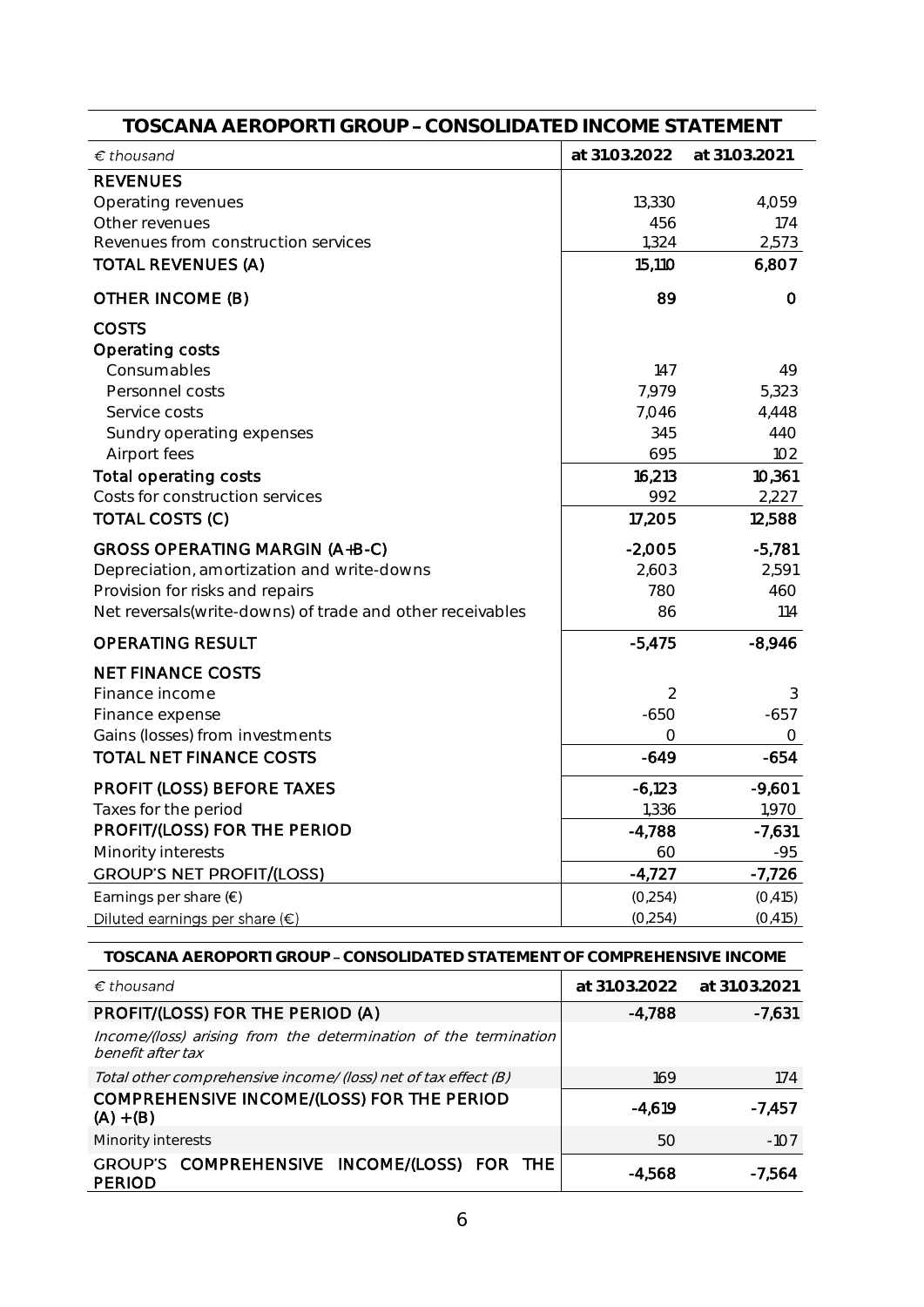| CONSOLIDATED STATEMENT OF FINANCIAL POSITION (€ thousand) |                    |                    |  |
|-----------------------------------------------------------|--------------------|--------------------|--|
| <b>ASSETS</b>                                             | at 31.03.2022      | at 31.12.2021      |  |
| NON-CURRENT ASSETS                                        |                    |                    |  |
| Intangible Assets                                         | 188,862            | 189,119            |  |
| Property, plant and equipment                             | 28,557             | 29,022             |  |
| Rights of use                                             | 4,427              | 4,583              |  |
| Equity investments in other companies                     | 2,953              | 2,953              |  |
| Equity investments in Associate Companies                 | 632                | 632                |  |
| <b>Other Financial Assets</b>                             | 3,207              | 3,211              |  |
| Receivables from others, due beyond the year              | 102                | 162                |  |
| Deferred tax assets                                       | <b>14,340</b>      | 13,076             |  |
| TOTAL NON-CURRENT ASSETS                                  | 243,079            | 242,757            |  |
| <b>CURRENT ASSETS</b>                                     |                    |                    |  |
| Trade receivables                                         | 14,684             | 16,233             |  |
| Tax assets for current taxes                              | 656                | 637                |  |
| Other tax receivables                                     | 910                | 2,342              |  |
| Receivables from others, due within the year              | 9,788              | 15,919             |  |
| Cash and cash equivalents                                 | 47,040             | 54,147             |  |
| <b>TOTAL CURRENT ASSETS</b>                               | 73,078             | 89,278             |  |
| <b>TOTAL ASSETS</b>                                       | 316,158            | 332,035            |  |
| <b>EQUITY AND LIABILITIES</b>                             | at 31.03.2022      | at 31.12.2021      |  |
| CAPITAL AND RESERVES                                      |                    |                    |  |
| Share capital                                             | 30,710             | 30,710             |  |
| Capital reserves                                          | 79,833             | 79,833             |  |
| IAS adjustments reserve                                   | $-3,229$           | $-3,229$           |  |
| Profit/(Loss) carried forward                             | $-5,683$           | $-586$             |  |
| Group's profit (loss) for the period                      | $-4,727$           | $-5,256$           |  |
| <b>TOTAL GROUP'S EQUITY</b>                               | 96,903             | 101,472            |  |
| MINORITY INTEREST                                         | 1,103              | 1,153              |  |
| <b>TOTAL EQUITY</b>                                       | 98,006             | 102,624            |  |
| NON-CURRENT LIABILITIES                                   |                    |                    |  |
| Provisions for liabilities and contingencies              | 2,214              | 2,213              |  |
| Provisions for repairs and replacements                   | 17,260             | 16,987             |  |
| Employee benefits funds                                   | 4,974              | 5,278              |  |
| Financial liabilities beyond the year                     | 87,492             | 94,037             |  |
| Financial liabilities for rights of use beyond the year   | 3,879              | 3,993              |  |
| Other payables due beyond the year                        | 2,800              | 2,778              |  |
| TOTAL NON-CURRENT LIABILITIES                             | 118,618            | 125,285            |  |
| <b>CURRENT LIABILITIES</b>                                |                    |                    |  |
| Financial liabilities due beyond the year                 | 54,877             | 50,711             |  |
| Financial liabilities for rights of use within the year   | 696                | 727                |  |
| Tax payables                                              | 32                 | 32                 |  |
| Other tax payables                                        | 5,006              | 9,928              |  |
| Payables to suppliers                                     | 25,778             | 30,580             |  |
| Payables to social security institutions                  | 1,226              | 1,596              |  |
| Other payables due within the year                        | 9,857              | 8,404              |  |
| Provisions for repair and replacement                     | 2,061              | 2,147              |  |
| TOTAL CURRENT LIABILITIES                                 | 99,534             | 104,126            |  |
| <b>TOTAL LIABILITIES</b><br>TOTAL EQUITY AND LIABILITIES  | 218,152<br>316,158 | 229,411<br>332,035 |  |
|                                                           |                    |                    |  |